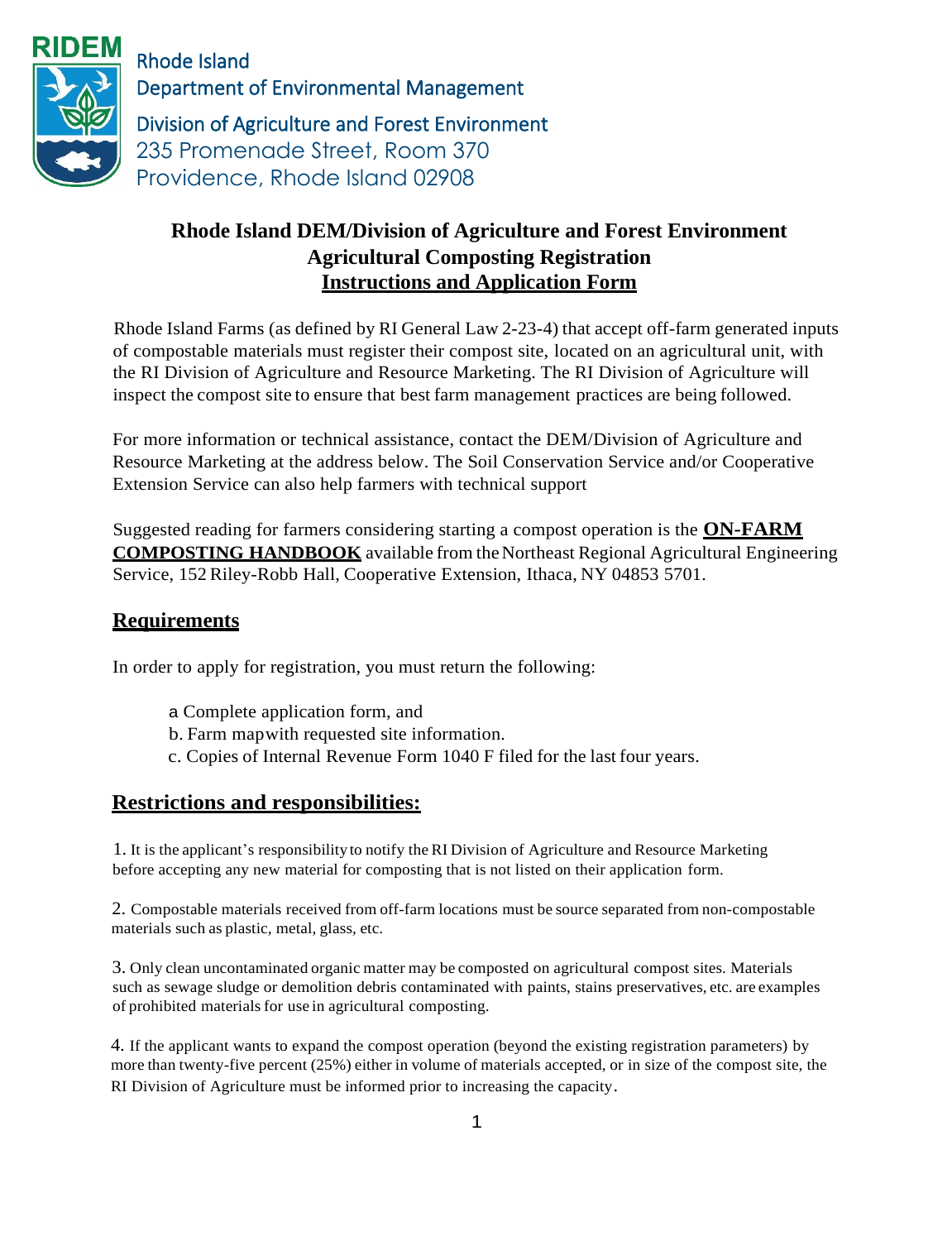## **Agricultural Compost Registration Application Form (pages 2-6)**

#### **I. Applicant/Farm Information**

Farm Name:

Applicant/Owner:

Address of Farm and Compost Site:

Telephone Number:

Mailing Address of Owner/or Compost Manager (If different from farm address):

Telephone Number:

List other farming activities:

Start-up date of compost operation on farm:

Rhode Island State Farm Tax Certification Number:

Farm acreage in agricultural production:

Acreage of compost site:

Number of people working on farm: Full Time: \_\_\_\_\_\_\_\_\_\_ Part Time: \_\_\_\_\_\_\_\_\_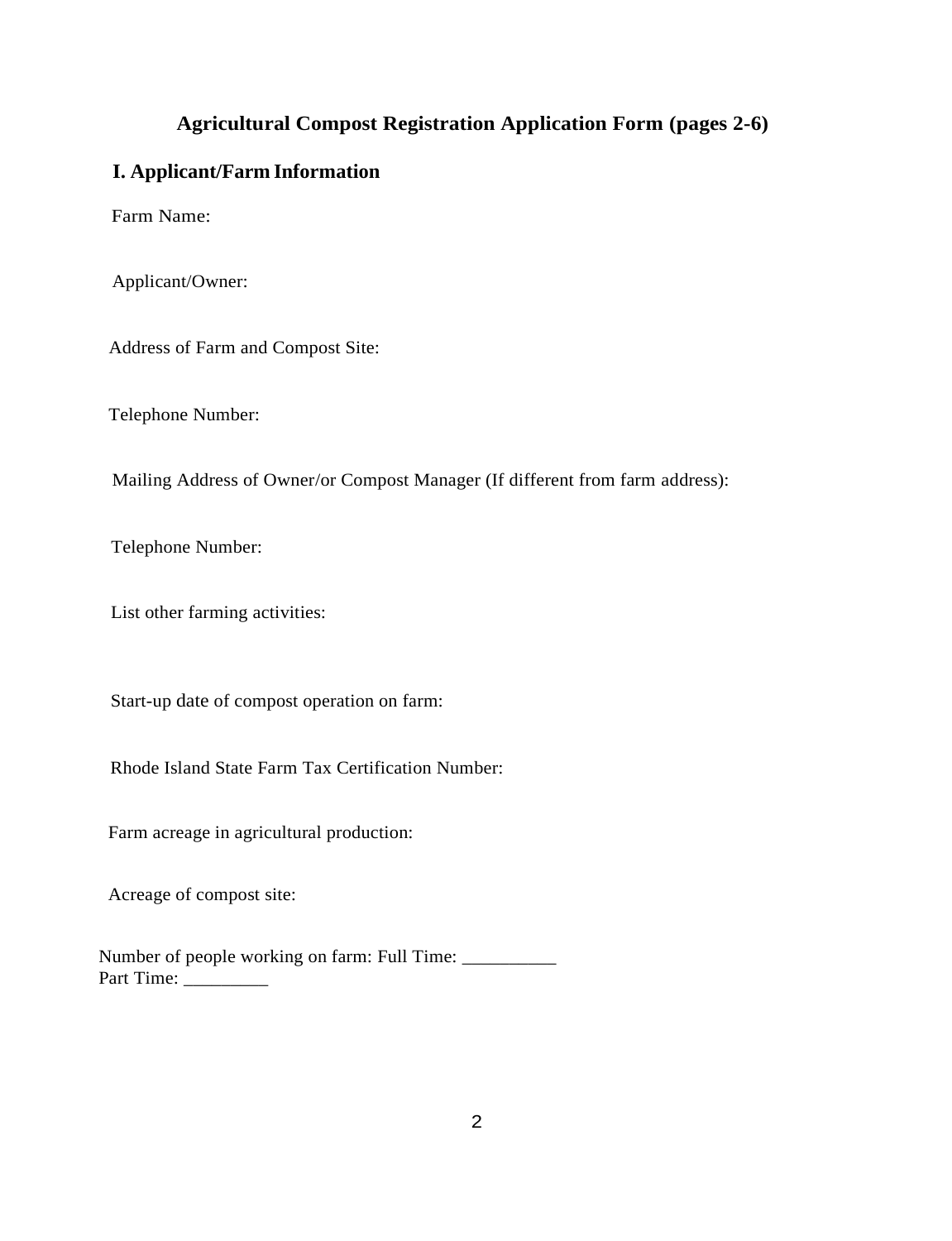#### **II. Compost Site Information**

Attach a map of the farm. Please delineate the compost areas. The map should include:

- *a.* Acreage of farm and boundaries,
- *b.* All existing stone walls, fences, and hedgerows,
- *c.* Acreage/size of compost site,
- *d.* Existing uses of land adjoining the compost site and the farm,
- *e.* Location of composting material, storage areas, mixing areas, windrow areas, curing areas, screening areas, etc.
- *f.* Identification of occupied buildings within 250 feet of compost pad,
- *g.* Identification of any vegetative buffers and distances between composting areas and abutting property owners or occupied buildings,
- *h.* Access road(s) and drop-off area for delivery of off-farm materials,
- *i.* Location of all out-buildings such as barns and animal sheds,
- *j.* Location of any berms or swales for run-off and/or drainage control,
- *k.* Location of any retention holding ponds and pumping stations for water run-off control,
- *I.* Copy of Soil Conservation Service map relevant to compost site. (A minimum of 1.5 feet of soil is required between the composting surface and the highest water table level or bedrock),
- m. Names of any surface water bodies within 500 feet of compost site,
- n. Distance to any private well within 100 feet of the compost site (include copy of most recent water test),
- *o.* Identification of any fresh water or coastal wetlands on the farm, and measures taken to protect wetlands from nutrient-rich run-off (vegetative buffer strips*,* berms, retention ponds, etc., and,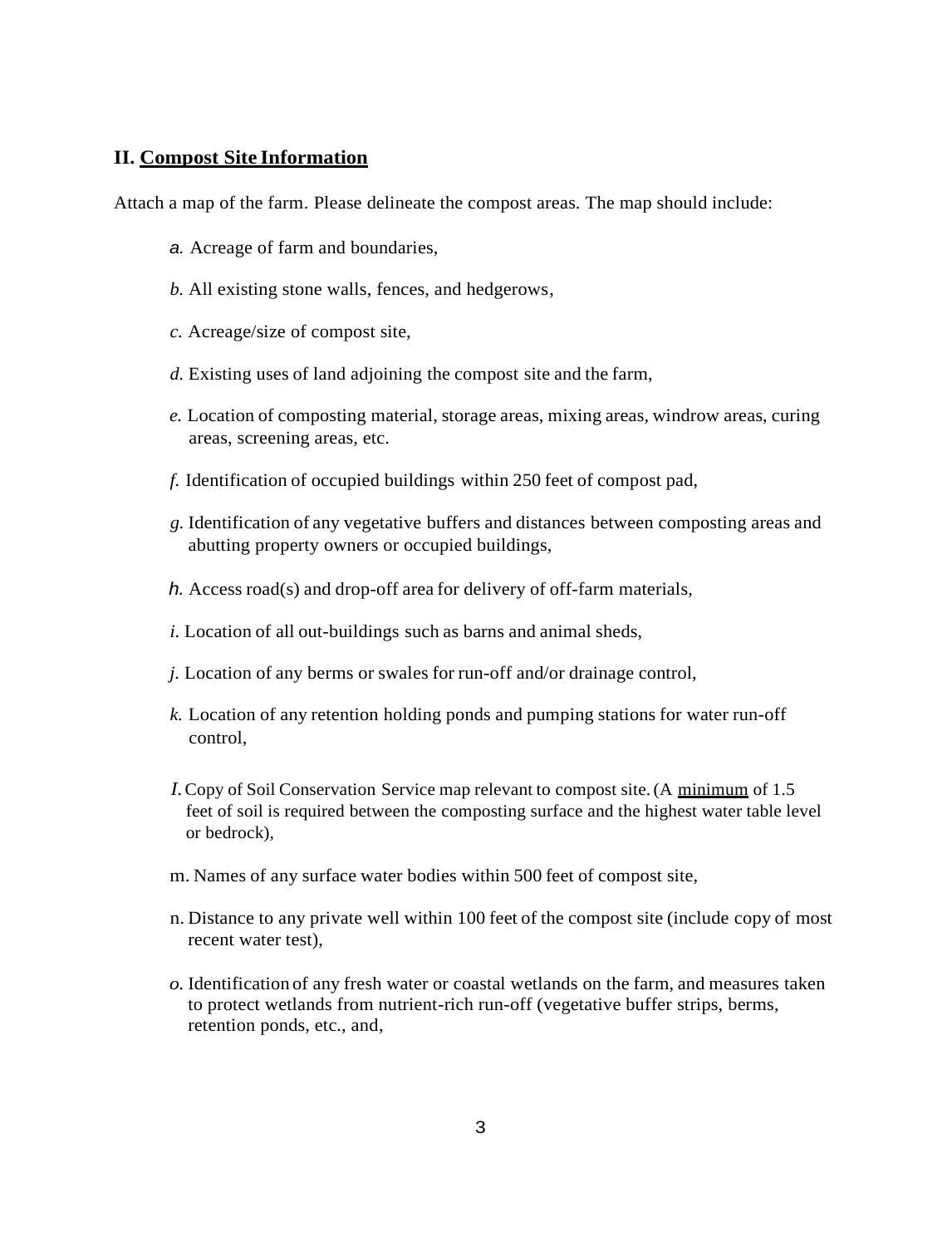p. Sources of water forfire control and formaintaining proper windrow moisture levels.

### **III. Composting Information of Input Materials.**

The total quantity of compostable materials to be handled on a yearly basis:

Total cubic yards: \_\_\_\_\_\_\_\_\_\_\_\_\_\_\_\_\_\_\_\_\_\_\_\_\_\_\_\_ Total tonnage: \_\_\_\_\_\_\_\_\_\_\_\_\_\_\_\_\_\_\_\_\_\_\_\_\_\_

List and describe the type of materials, the amount in cubic yards or tonnage per year, and the source of the materials (use the back of the page if more space in needed):

1.

| 2. |  |  |  |
|----|--|--|--|
| 3. |  |  |  |
| 4. |  |  |  |
| 5. |  |  |  |
| 6. |  |  |  |
|    |  |  |  |

7.

**Describe the delivery process for the compostable materials. Include the size and type of vehicles that will be hauling materials, and your hours of operation.**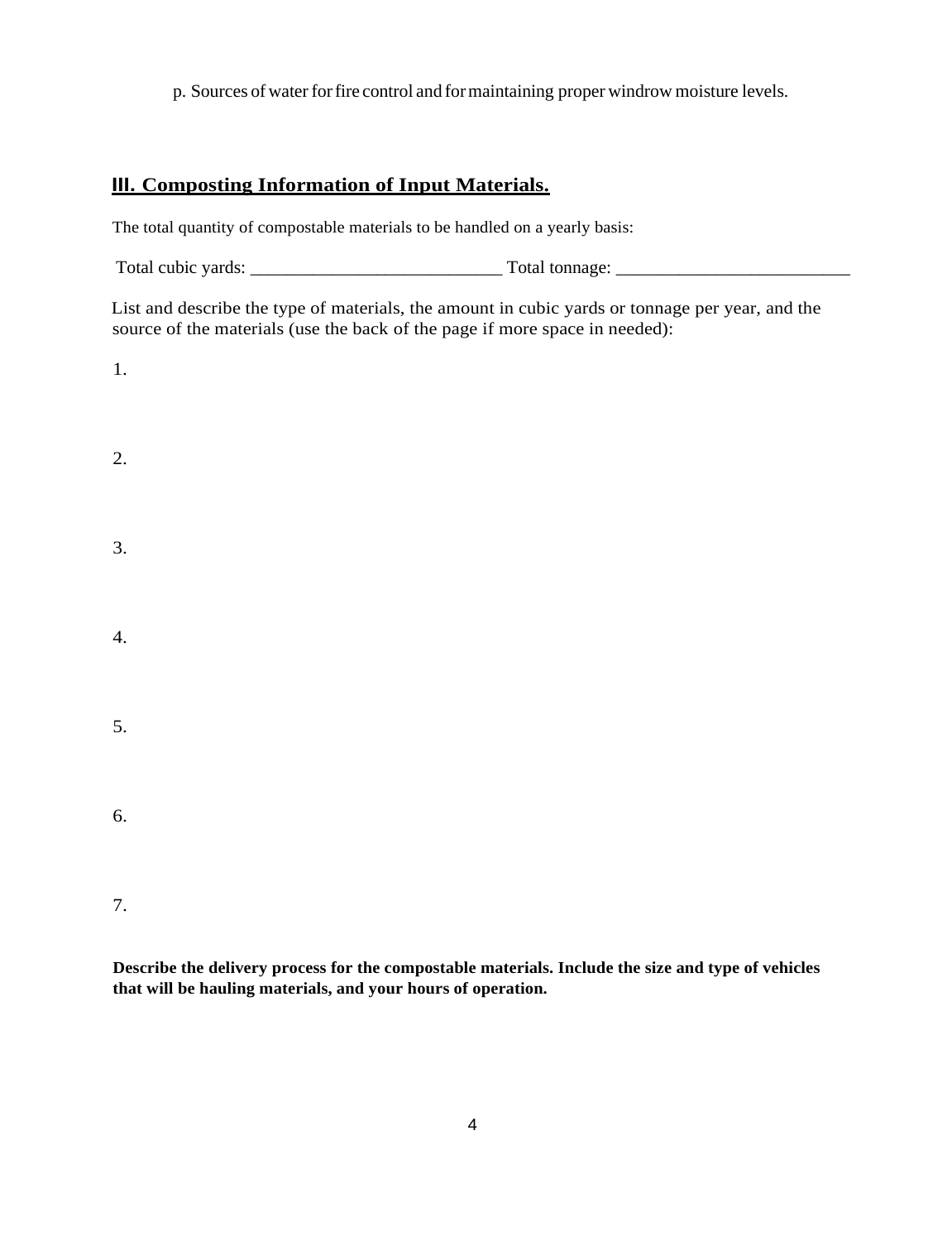### **IV. Composting Operations**

#### Describe the following: (**YOU MUST ANSWER ALL QUESTIONS)**

- 1. All equipment and methods used for mixing, piling, turning, shredding, screening, etc.
- 2. Methods used to minimize odor, ponding, run-off, erosion, and protection of water supplies.
- 3. Compost pad maintenance.

- 4. Measures taken to assure no illegal dumping of unacceptable waste or contaminants.
	- 5. Are there any record of violations notices from any office, town or city, State, or government agency?

(please check one) \_\_\_\_\_\_\_\_Yes \_\_\_\_\_\_\_\_\_No

#### **IF YES PLEASE LIST ALL VIOLATIONS AND THE STATUS OF EACH**

- 6. Direction of prevailing wind.
- 7. Is there at least 1.5 feet of topsoil between the composting surface and the highest water table or bed rock?

\_\_\_\_\_\_\_\_Yes \_\_\_\_\_\_\_\_\_\_\_\_ft \_\_\_\_\_\_\_\_\_No (Site will not be considered for agricultural composting)